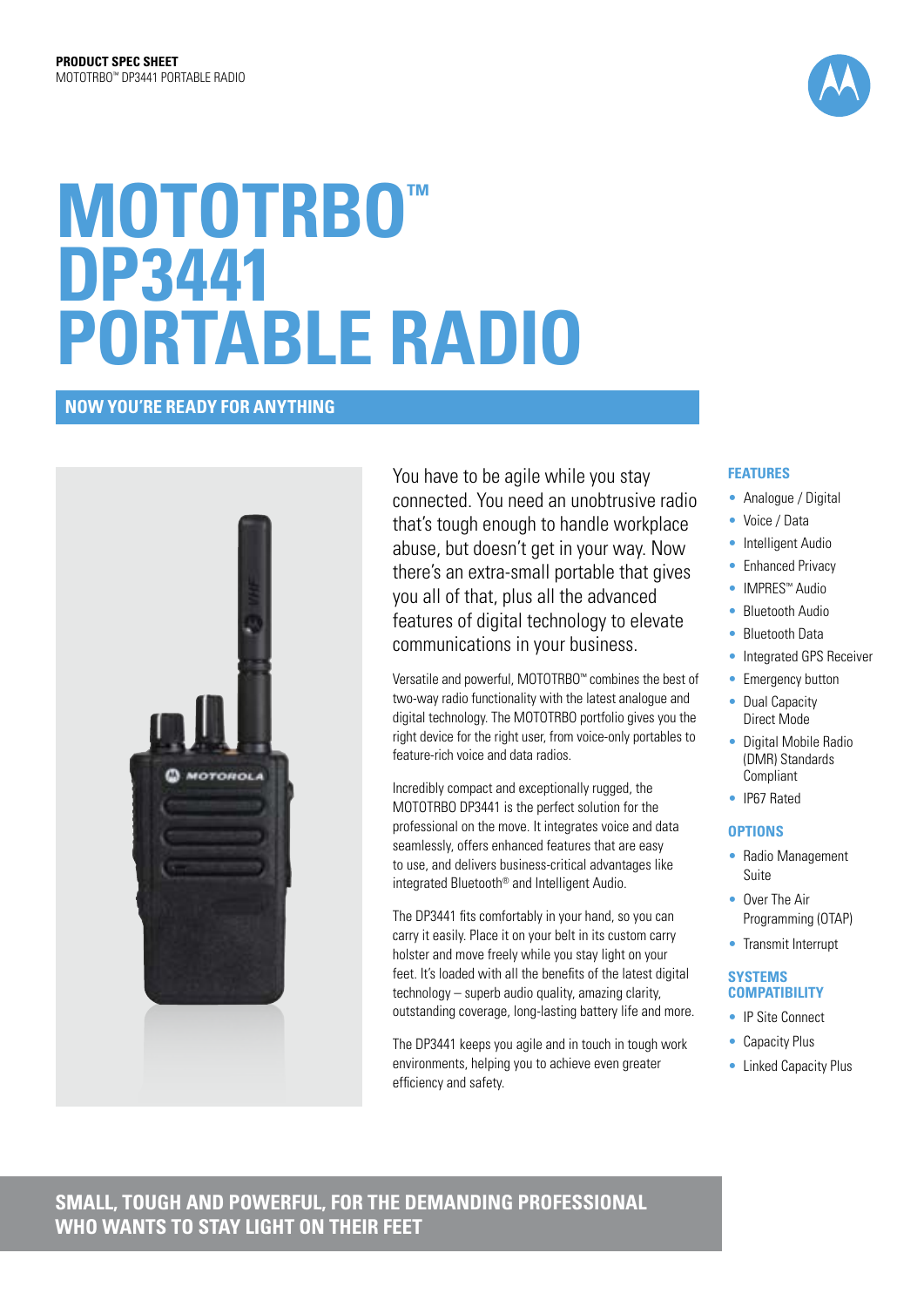# **HEAR AND BE HEARD CLEARLY OVER NOISE**

When it comes to exceptional audio quality, digital technology can't be beaten. DP3441 portables give you digital audio performance throughout your coverage area plus unique features to help employees hear and be heard clearly, wherever they work.

With Intelligent Audio, the radio volume automatically adjusts to compensate for background noise. Workers don't have to adjust their radio volume to avoid missing a call in loud places or disturb others when they move into quiet areas. Increased background noise suppression helps filter out unwanted external sounds – from heavy equipment to crowd noise.

#### **UNLEASH THE POWER OF YOUR RADIO**

Choose the only accessories designed and certified for Motorola portables. Our IMPRES™ audio accessories enhance noise suppression and improve voice intelligibility for clarity and quality like you've never experienced before. (See separate accessories fact sheet for full portfolio.) Because the DP3441 shares chargers and accessories with other Motorola radios, you get even more out of your MOTOTRBO™ solution

#### **STREAMLINE THE WORKDAY WITH INTEGRATED DATA**

DP3441 portable radios feature integrated Bluetooth® to share information wirelessly and instantly between devices. Now rather than waiting until the end of a shift, busy work crews can send real-time data directly to the office, saving time and enhancing decision-making.

Integrated GPS enables location tracking of mobile work teams, helping improve personnel safety and operational efficiency. And if an emergency occurs, you can pinpoint security personnel and quickly despatch the nearest to the scene.

# **WATER AND DUST-TIGHT TOUGH**

Drop it, wet it, submerge it, blast it with dust and dirt. The DP3441 powers through harsh environments and inhospitable conditions so your teams have reliable communications to do their jobs, safely and efficiently – whether they're a grounds crew on a golf course or a private security team on campus.

The DP3441 is IP67-rated, and meets or exceeds U.S. Military Standard 810 C, D, E, F, & G standards for exceptional durability. It undergoes the grueling Motorola Accelerated Life Testing, so you can be assured it will last. These tests simulate up to five years of hard use in the most challenging environments.

### **MIGRATE AT YOUR OWN PACE**

It's easy to migrate from analogue to digital because DP3441 operates in both modes. A dynamic mixed mode repeater functionality streamlines automatic switching between analogue and digital calls. So you can use your existing analogue system and move to digital when time and budget allow.

# **INTEGRATE YOUR DEVICES SEAMLESSLY**

Make sure your new MOTOTRBO system is ready when you are. We can bring together the right experts and processes to help you integrate DP3441 radios into your existing system, quickly and cost-effectively. This includes Coverage Mapping, Site Integration, Device Programming and IP Networking Services.

# **GET DURABILITY THAT ENDURES**

MOTOTRBO radios are made to last and backed by a two-year Standard Warranty, with 1-year warranty for batteries and Motorola-branded accessories. In addition, Service from the Start provides multi-year peace of mind with fast repair turnaround times, expert telephone technical support and access to the latest software releases\*; all backed by Motorola's globally integrated services infrastructure, highly qualified support technicians and certified repair facilities.

# **MOTOROLA ACCELERATED LIFE TESTING PROGRAM**



# **Rain**



#### **Vibration**

Up to 9 hours of exposure to vibration that simulates the rigors a radio could undergo while being carried or transported



#### **Salt Fog**

48 hours of exposure, to test resistance to corrosive atmospheres



#### **Blowing Dust** Six hours of blowing dust on all surfaces



#### **DROP ONTO HARD SURFACE**

18 drops with a minimum G force of 40 G each, that simulate everyday bumps, knocks and rough treatment



#### **Temperature Storage**

Multiple hours of exposure to storage temperatures as low as -55°C and as high as 70°C

\* Software release covers patches and maintenance releases of the current version to the operating system i.e. that shipped with the terminal.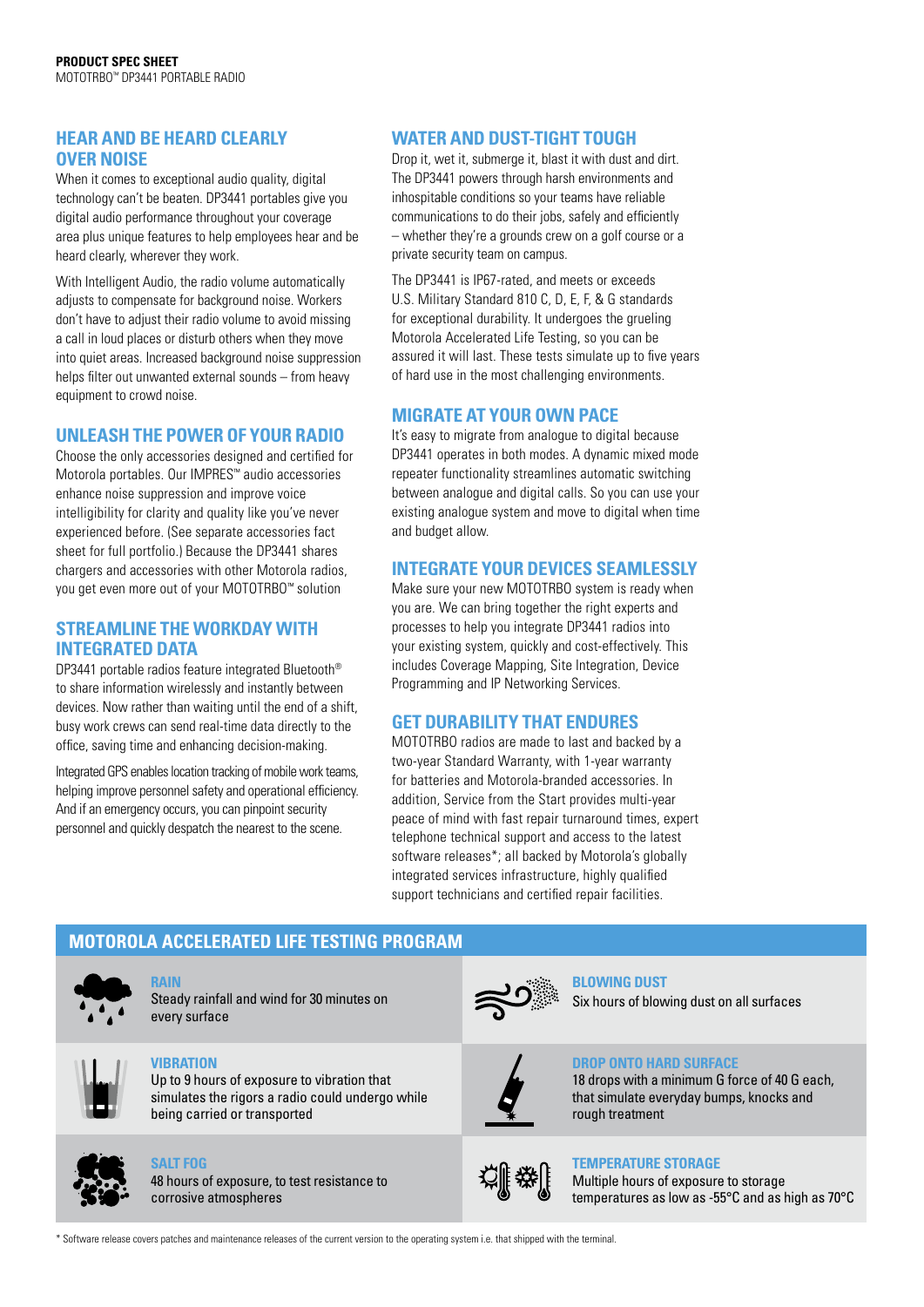| <b>GENERAL SPECIFICATIONS</b>                                                                                                                    |                                         |               |  |
|--------------------------------------------------------------------------------------------------------------------------------------------------|-----------------------------------------|---------------|--|
|                                                                                                                                                  | <b>NON-DISPLAY</b>                      |               |  |
|                                                                                                                                                  | <b>VHF</b>                              | <b>UHF</b>    |  |
| <b>Channel Capacity</b>                                                                                                                          | 32                                      |               |  |
| Frequency                                                                                                                                        | 136-174 MHz                             | 403-527 MHz   |  |
| Radio dimensions, when equipped with Slim Standard<br>Li-lon (1600 mAh) Battery (PMNN4440)<br>Height (H)<br>Width (W)<br>Thickness (T)<br>Weight | 100 mm<br>63 mm<br>34 mm<br>254 g       |               |  |
| Power Supply                                                                                                                                     | 7.5V (Nominal)                          |               |  |
| <b>Operating Temperature</b>                                                                                                                     | $-30^{\circ}C^2$ / $+60^{\circ}C$       |               |  |
| IC Description                                                                                                                                   | 109U-89FT3833                           | 109U-89FT4914 |  |
| <b>BATTERY</b>                                                                                                                                   |                                         |               |  |
| Average battery life at 5/5/90 duty cycle with carrier squelch and transmitter in high power. <sup>1</sup>                                       |                                         |               |  |
| Slim Standard Li-Ion (1600 mAH) Battery (PMNN4440)                                                                                               | Analogue: 8.5 hrs<br>Digital: 12.3 hrs  |               |  |
| <b>RECEIVER</b>                                                                                                                                  |                                         |               |  |
| <b>Channel Spacing</b>                                                                                                                           | 12.5 kHz / 20 kHz / 25 kHz              |               |  |
| Frequency Stability (-30°C, +60°C, +25°C Ref)                                                                                                    | $\pm$ 0.5 ppm                           |               |  |
| Analogue Sensitivity (12 dB SINAD) Typical                                                                                                       | $0.3$ uV<br>(0.22 uV typical)           |               |  |
| Digital Sensitivity (5% BER)                                                                                                                     | $0.25$ uV<br>(0.19 uV typical)          |               |  |
| Intermodulation (TIA603D)                                                                                                                        | 70 dB                                   |               |  |
| Adjacent Channel Selectivity (TIA603A)-1T                                                                                                        | 60 dB @ 12.5 kHz<br>70 dB @ 20/25 kHz   |               |  |
| Adjacent Channel Selectivity (TIA603D)-2T                                                                                                        | 45 dB @ 12.5 kHz<br>70 dB @ 20/25 kHz   |               |  |
| Spurious Rejection (TIA603D)                                                                                                                     | 70 dB                                   |               |  |
| <b>Rated Audio</b>                                                                                                                               | 0.5W                                    |               |  |
| Audio Distortion @ Rated Audio                                                                                                                   | 5% (3% typical)                         |               |  |
| Hum and Noise                                                                                                                                    | -40 dB @ 12.5 kHz<br>-45 dB @ 20/25 kHz |               |  |
| Audio Response                                                                                                                                   | <b>TIA603D</b>                          |               |  |
| Conducted Spurious Emissions (TIA603D)                                                                                                           | $-57$ dBm                               |               |  |
| <b>TRANSMITTER</b>                                                                                                                               |                                         |               |  |
| <b>Channel Spacing</b>                                                                                                                           | 12.5 kHz / 20 kHz / 25 kHz              |               |  |
| From the Chalille, LODD. LODD. LODD Dail                                                                                                         | 0.5cm                                   |               |  |

| <b>Channel Spacing</b>                        | 12.5 kHz / 20 kHz / 25 kHz                                                                                                   |                |  |
|-----------------------------------------------|------------------------------------------------------------------------------------------------------------------------------|----------------|--|
| Frequency Stability (-30°C, +60°C, +25°C Ref) | $\pm$ 0.5 ppm                                                                                                                |                |  |
| Low Power Output                              | 1 W                                                                                                                          |                |  |
| High Power Output                             | 5 W                                                                                                                          | 4 W            |  |
| <b>Modulation Limiting</b>                    | ± 2.5 kHz @ 12.5 kHz<br>$±$ 4.0 kHz @ 20 kHz<br>$± 5.0$ kHz @ 25 kHz                                                         |                |  |
| FM Hum and Noise                              | -40 dB @ 12.5 kHz<br>-45 dB @ 20/25 kHz                                                                                      |                |  |
| Conducted / Radiated Emission                 | $-36$ dBm $<$ 1 GHz<br>$-30$ dBm $> 1$ GHz                                                                                   |                |  |
| Adjacent Channel Power                        | 60 dB @ 12.5 kHz<br>70 dB @ 20/25 kHz                                                                                        |                |  |
| Audio Response                                |                                                                                                                              | <b>TIA603D</b> |  |
| <b>Audio Distortion</b>                       |                                                                                                                              | 3%             |  |
| 4FSK Digital Modulation                       | 12.5 kHz Data: 7K60F1D and 7K60FXD<br>12.5 kHz Voice: 7K60F1F and 7K60FXF<br>Combination of 12.5 kHz Voice and Data: 7K60F1W |                |  |
| Digital Vocoder Type                          | AMBE $+2^{\text{TM}}$                                                                                                        |                |  |
| <b>Digital Protocol</b>                       | ETSI TS 102 361-1, -2, -3                                                                                                    |                |  |

' Actual battery runtime observed may vary based on the use of certain features such as GPS, Bluetooth, and Expansion Card based applications.<br><sup>2</sup> Radio only - Li-Ion battery -10ºC

Specifications subject to change without notice. All specifications shown are typical.